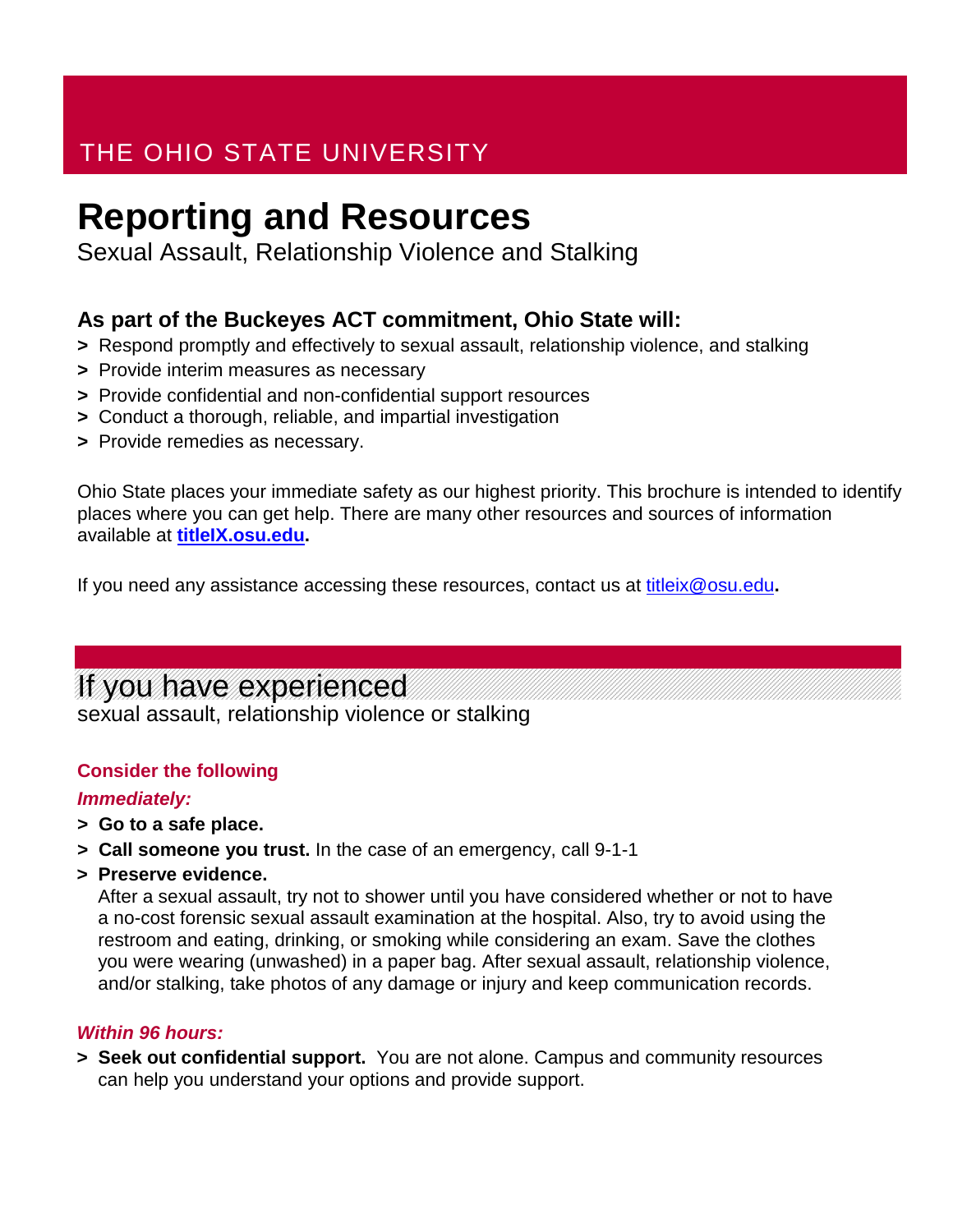**> Seek medical attention.** A medical provider can assess and treat physical injuries, sexually transmitted infections, and pregnancy. Seeking a forensic sexual assault examination is ideal within four days of the assault. A report does not need to be made to receive medical attention.

#### *At any time:*

- **> Consider making a formal report.** You can decide how much you would like to participate in any investigation process. Retaliation for filing a formal report or participating in an investigation is not tolerated at OSU.
- > Connect with Ohio State resources. Campus resources are available to you whether or not you file a formal report.

# **Confidentiality**

While a victim/survivor's conversation with any university employee will be kept private (will not be shared unnecessarily with others), only a conversation with a confidential resource can be kept confidential (will not be shared with anyone without the express consent of the victim/survivor).

Under Ohio law, medical clinicians are required to report to the police instances in which they observe physical injury caused by assaultive conduct. This does not require the victim/survivor to report to law enforcement or participate in future criminal investigation.

## Resources

*For students:* 

**Office of Student Life \* Office of Student Life Office of Student Life** Counseling and Consultation Wilce Student Health Center Student Advocacy Center Service [shs.osu.edu](http://www.shs.osu.edu/) [advocacy.osu.edu](http://www.advocacy.osu.edu/) [ccs.osu.edu](http://www.ccs.osu.edu/) 614-292-4321 614-292-2111 614-292-5766

**Student Legal Services Office of Student Life \*** 614-247-5853 and hall directors

# Confidential Confidential Medical Non-Confidential

*\*designates 24/7 assistance*

Studentlegal.osu.edu **Residence Life resident advisors** Residence Life resident advisors [housing.osu.edu](http://www.housing.osu.edu/) 614-292-3930 or the building front desk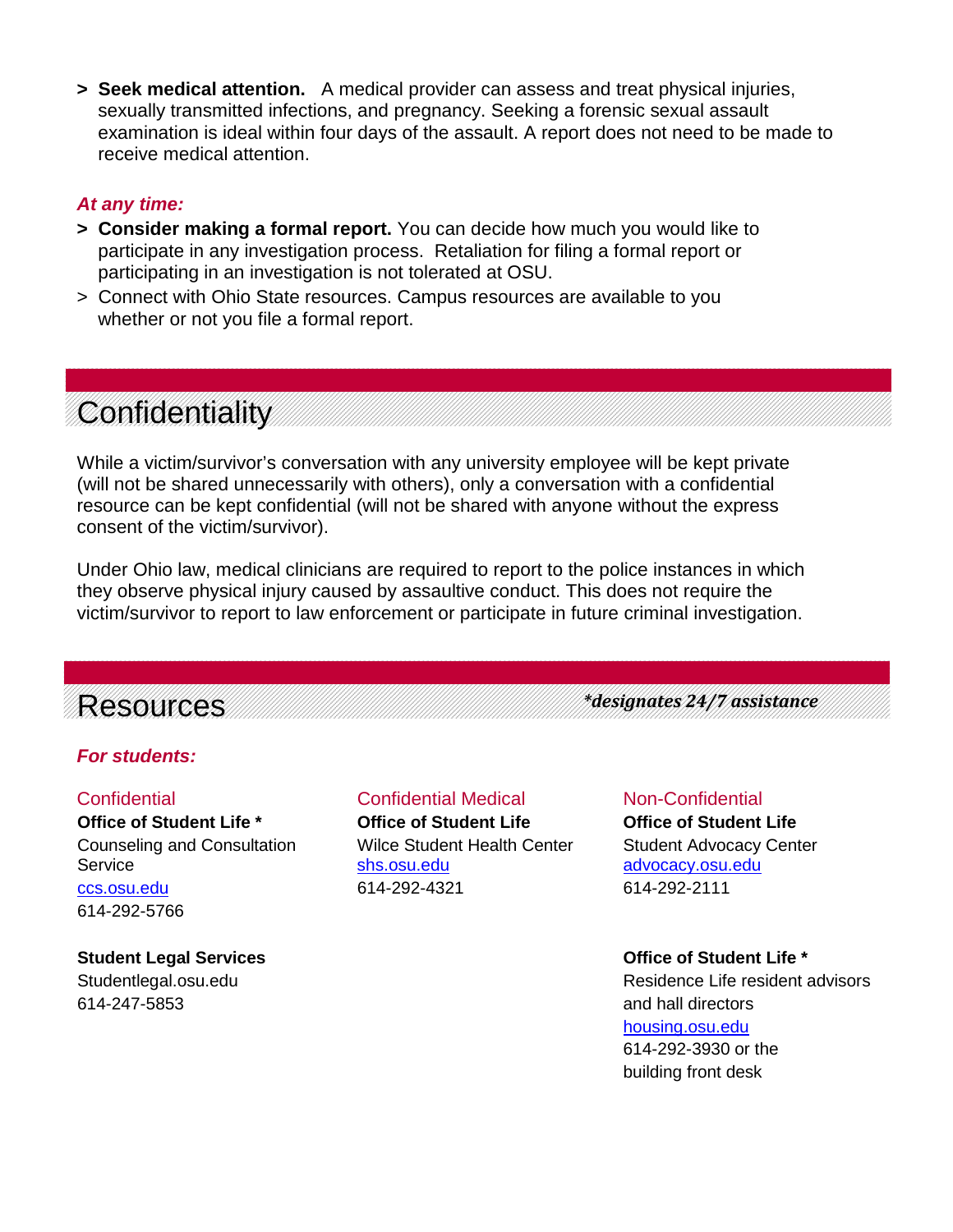**Employee Assistance Program** [osuhealthplan.com/eap](http://www.osuhealthplan.com/eap) [titleIX.osu.edu](http://www.titleix.osu.edu/) 614-292-4472 614-247-5838

### *For anyone:*

[Ohiohealth.com/sarnco](http://www.ohiohealth.com/sarnco) 614-293-8333 614-267-7020 **Columbus Police \***

**Buckeye Region Anti-** 181 Taylor Ave 614-645-4545 or 9-1-1 **Violence Organization** Columbus, OH 43203 **(BRAVO)** 614-257-3000 **Local law enforcement** [bravo-ohio.org](http://www.bravo-ohio.org/) 9-1-1 (emergencies)

### *For employees: For all members of the university community:*

Confidential **Confidential**<br> **Confidential**<br> **Confinator** - Kellie Brennan<br> **Confinator** - Kellie Brennan 800-678-6265 21 E. 11<sup>th</sup> Ave. in University Compliance and Integrity

#### Confidential Confidential Medical Non-Confidential

**Sexual Assault Response OSU Wexner Medical Center \* University Police \* Network of Central Ohio on campus on campus [dps.osu.edu](http://www.dps.osu.edu/) (SARNCO) \*** [wexnermedical.osu.edu](http://www.wexnermedical.osu.edu/) 614-292-2121 or 9-1-1

**OSU Hospital East \*** [Columbus.gov/police](http://www.columbus.gov/police)

614-294-7867 **Nearest Emergency Room \*** 9-1-1 (emergencies)

# Reporting Options

Victims/survivors have the right to report without further participation in any investigation. If a victim/survivor chooses to report, a university authority can assist. The university will make available interim measures, such as academic accommodations, regardless of whether the victim/survivor chooses to report to police or the university.

#### *To make a Report:*

If making a report, contact Title IX at titleIX@osu.edu or complete the online reporting form at **[titleIX.osu.edu](http://www.titleix.osu.edu/)**

### Anonymous Report **Criminal Report**

866-294-9350 911 (emergency

**Anonymous reporting line University Police or local police** [ohio-state.ethicspoint.com](http://www.ohio-state.ethicspoint.com/) 614-292-2121 (OSU non-emergency) [dps.osu.edu/police](http://www.dps.osu.edu/police)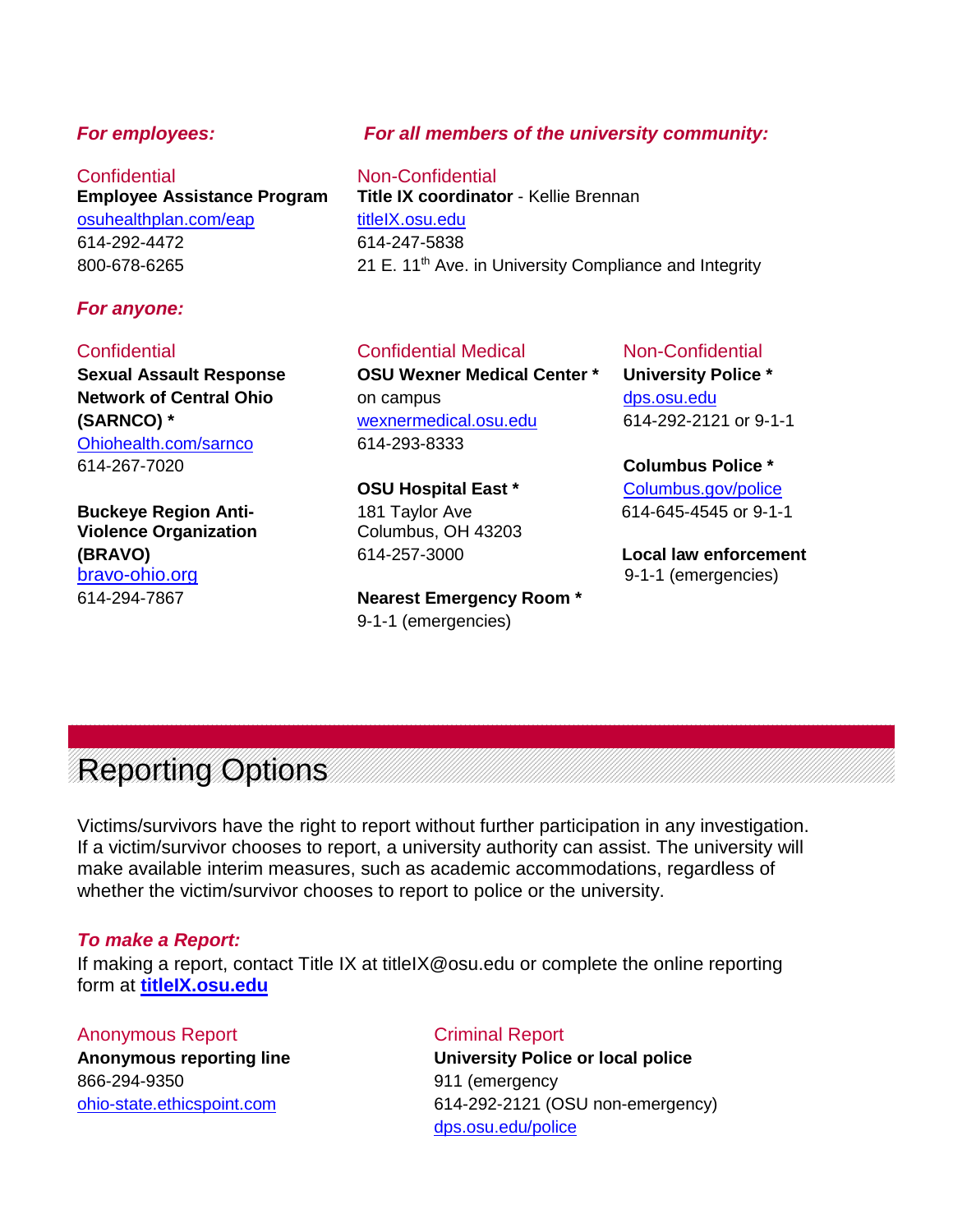Deputy Title IX Coordinator **Deputy Title IX Coordinator** for employees: **for students:** 614-292-2800 614-292-0748 614-293-4988 (medical center employees) [studentconduct.osu.edu](http://www.studentconduct.osu.edu/) [hr.osu.edu/services](http://www.hr.osu.edu/services) [studentconduct@osu.edu](mailto:studentconduct@osu.edu) [sexualharassment@osu.edu](mailto:sexualharassment@osu.edu)

**Office of Human Resources Office of Student Life, Student Conduct Department**

## **REPORT = SUPPORT**

## Interim Measures

Your immediate safety and equal access to the university's education and employment programs and activities are Ohio State's priority. The university can offer many interim measures to support you, including, but not limited to:

- > No contact directives > Victim advocacy
- 
- 
- > Housing assistance/relocation > Visa and immigration services
- > Free, confidential counseling > Transportation assistance
- 
- > Health services > Academic support
- > Safety resources > Financial aid services
	-
	-

For more information on interim measures, investigations, and remedies, please visit **[titleIX.osu.edu.](http://www.titleix.osu.edu/)**

## Important Definitions

More definitions can be found at [hr.osu.edu/public/documents/policy/policy115.pdf](http://www.hr.osu.edu/public/documents/policy/policy115.pdf)

### **> Sexual assault**

Any sexual touching or penetration, however slight, with any body part or object, by any individual upon another individual that is without consent and/or by force or coercion.

### **> Relationship violence**

Dating violence and domestic violence.